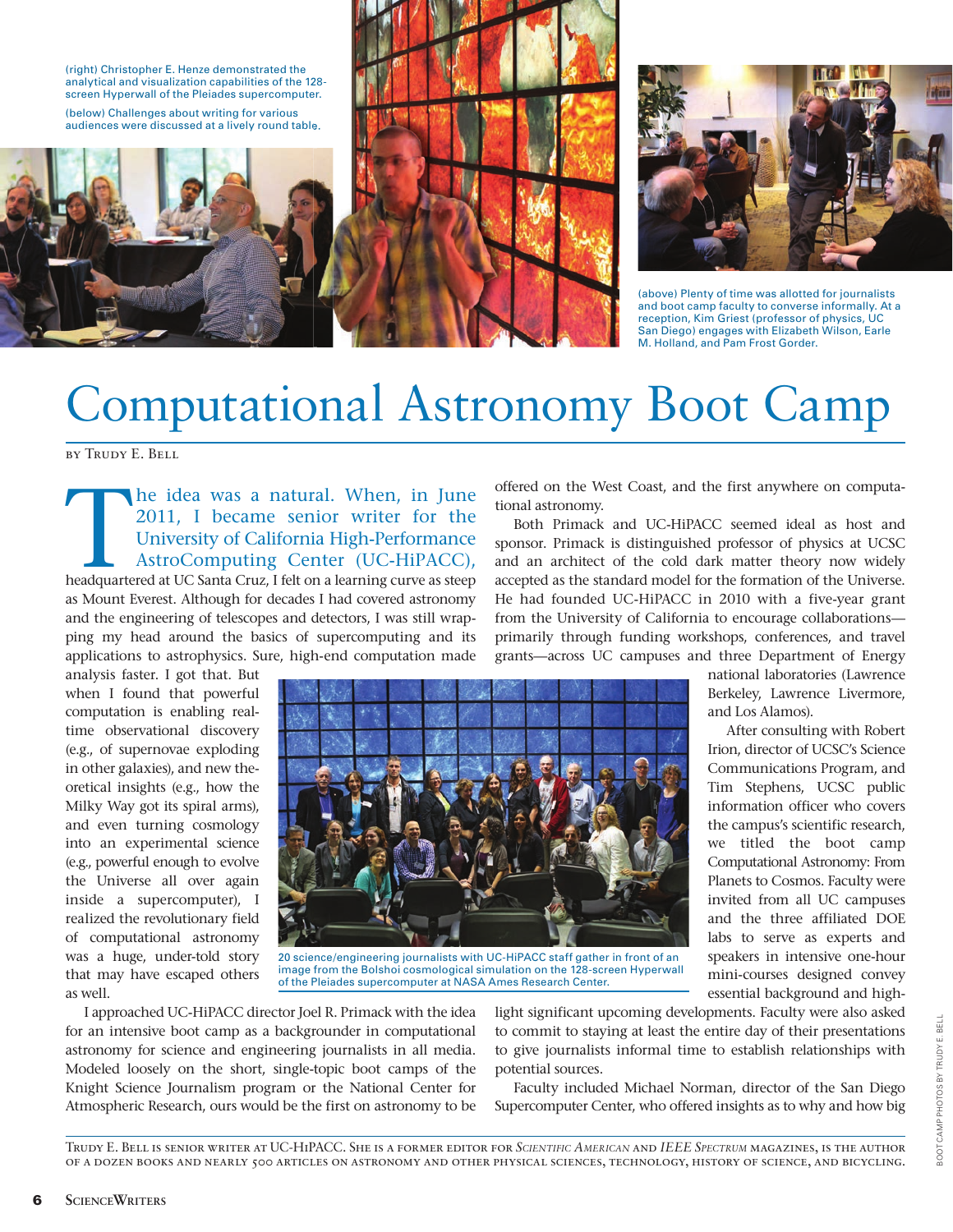supercomputers are enabling pioneering astrophysical research; James Bullock, director of the Center for Galaxy Evolution at UC Irvine, who outlined fundamental problems and approaches; and a dozen other key researchers (slides and videos of mini-courses are at **hipacc.ucsc.edu/2012CAJBC\_Program.html**).

The program accepted 20 attendees (more than half were NASW members) from both general and scientific media. Journalists included staff and freelance feature writers for U.S. and international magazines, a daily newspaper reporter, new media specialists, an Emmy Award-winning documentary filmmaker, a radio reporter, and PIOs from two major universities; they ranged from blazing young talents to late-career veterans.

The boot camp was held June 24 to 27 and opened with a welcome reception at the home of Primack and his wife, philosopher and writer Nancy E. Abrams. Two days of formal sessions were held on the redwood-forested campus of UC Santa Cruz. Mini-courses covered current pioneering investigations in planetary science, stellar astronomy, explosive and high energy astrophysics, dark matter and dark energy, and cosmology, including discussions of instrumentation and analytical techniques.

One day included an on-campus field trip to the famous UC Observatories Instrument Laboratories and optical shops, plus an evening banquet. Another day concluded with a 90-minute journalism round-table discussion. There were also field trips to two institutions leading in astrocomputing and visualization: NASA Ames Research Center at Moffett Field in Mountain View, and the California Academy of Sciences in San Francisco.

Participants were surveyed both at the conclusion of the boot camp and two months later in an effort to determine how useful the event had been to them. The following responses are representative:

"I did not know much about how computers are being used to produce new scientific insights and provoke searches for new phenomena. This was the probably the most important concept that I learned."

"I will definitely get story ideas out of this—hopefully lead to new stories. But the overviews are very helpful to get deeper context about the research I cover—especially the mechanics of it, how simulations are made and what assumptions underlie them." *BOOT CAMP continued on page 32*

#### NASW Members Attending Computational Astronomy Boot Camp

- Rebecca Boyle, Popular Science
- Camille Carlisle, Sky & Telescope
- Charles Day, Physics Today
- Pam Frost Gorder, Research Communications,
- Ohio State University
- Heather Marie Goss, Air & Space/Smithsonian
- Lisa Grossman, New Scientist
- Donna Hesterman, Research Communications, University of Florida
- Earle M. Holland, Freelance writer
- Bruce Lieberman, Freelance Science & Environment Writer
- Angela Posada-Swafford, Muy Interesante
- Elizabeth Wilson, Chemical & Engineering News

## *The New NASW Grant and Fellowship Database*

by Madeline Bodin

You have a great idea for a book, a long-<br>form narrative article or an investigative<br>piece, but the payment the publisher<br>offers won't cover the cost of the project.<br>I've been there, and so have many NASW members. Skimpy form narrative article or an investigative piece, but the payment the publisher offers won't cover the cost of the project. I've been there, and so have many NASW members. Skimpy funding doesn't have to mean the end of the project, though. There are grants, fellowships, and other resources available to help you turn great ideas into reality. The problem is that Google doesn't offer much help finding those opportunities and neither does Bing. But a new database from NASW can get you started.

As a NASW member with both experience in looking for funding for and training in grant writing, I knew that a funding database would be a valuable resource for other members. I applied to the Ideas Fund, but what the project most needed was a capable database programmer, and NASW already has that resource in Cybrarian Russell Clemings. The NASW website guest editor program let me work with Russ for three months to create the database.

The specific information included on each grant or fellowship is based on a class on grant writing I took from Diane Silver (**dianesilver.net**), a grant writer with nearly two decades of experience who has written grants that have brought millions of dollars to the institutions that hire her.

Silver says that grant writing is not that different from science writing. "The first thing I learned as a grant writer is to take your audience into consideration, and you really have to do that as a science writer," she says. When writing a grant, your audience is the funding organization. "Each funding agency is different. They each have different needs, different quirks," Silver says.

The link to further information about the funding organization in the database is your connection to the needs and quirks of that organization. When writing your grant proposal, present your project in a way that makes sense to that organization's particular world view and needs, Silver says. If the funder's world view is incompatible with your project, don't apply, she warns. "If your project is about climate change and you have a foundation that's given money to climate change deniers, you are wasting your time."

Examining which projects have already been funded—which is also included in the database—will also help you target a likely funder. You want to see projects like yours, but not exactly like yours. Silver says that, like magazines, funders don't want to repeat themselves.

Unlike magazines though, most funders encourage you to call *DATABASE continued on page 32*

Madeline Bodin is a science writer specializing in wildlife conservation and the environment.